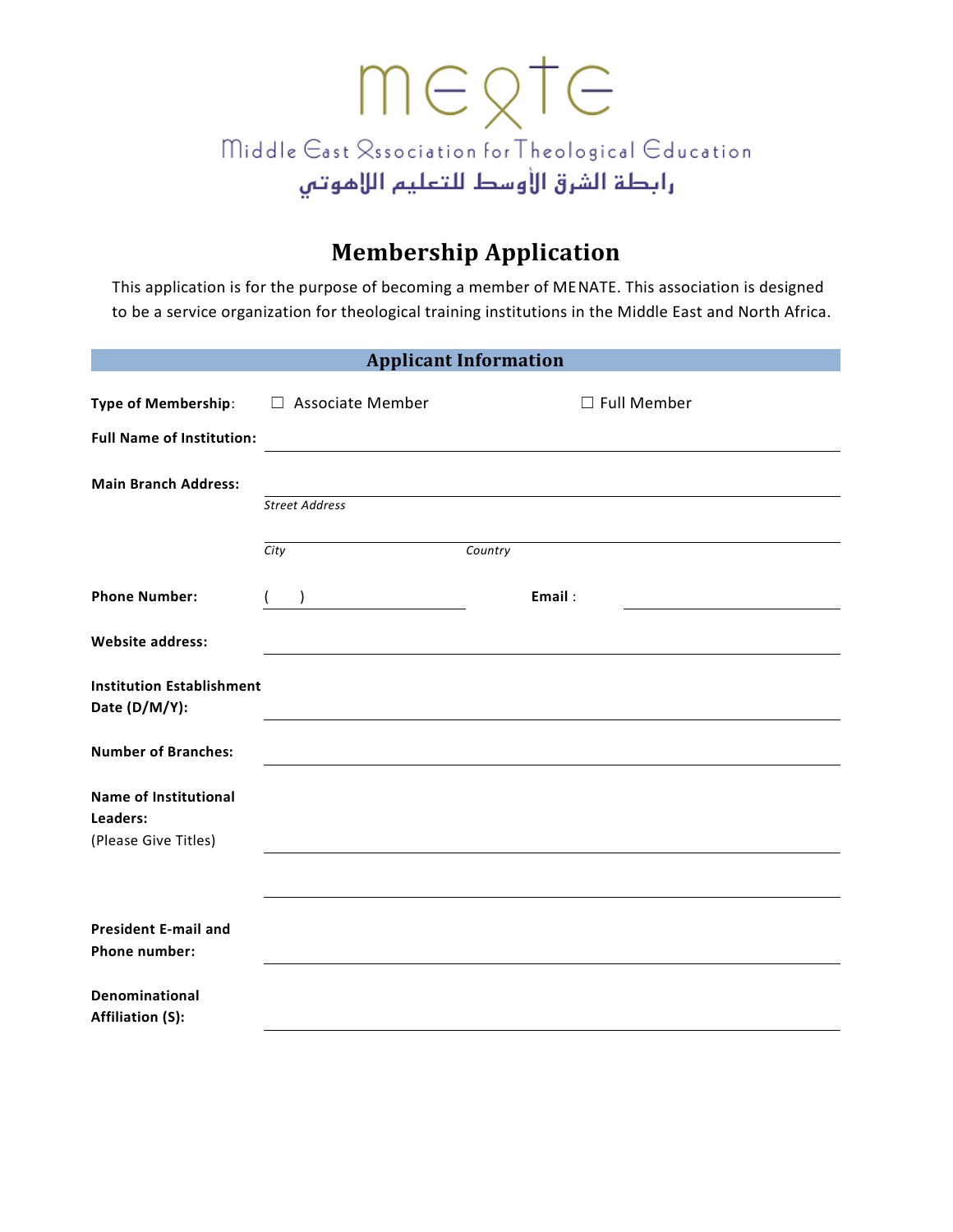| <b>Type of Institution</b>                      |  |  |             |        |                               |  |
|-------------------------------------------------|--|--|-------------|--------|-------------------------------|--|
| External                                        |  |  | Residential |        | Correspondence                |  |
| E-Learning                                      |  |  | Commuter    | $\Box$ | Other: ______________________ |  |
|                                                 |  |  |             |        |                               |  |
|                                                 |  |  |             |        |                               |  |
| <b>Institution's Vision:</b>                    |  |  |             |        |                               |  |
| Institution's Objectives :                      |  |  |             |        |                               |  |
| <b>Overview of the Academic</b><br>Programs(s): |  |  |             |        |                               |  |
|                                                 |  |  |             |        |                               |  |
| <b>Faculty List (Name &amp;</b>                 |  |  |             |        |                               |  |
| Position):                                      |  |  |             |        |                               |  |
|                                                 |  |  |             |        |                               |  |
| <b>Number of Employees:</b>                     |  |  |             |        |                               |  |
|                                                 |  |  |             |        |                               |  |
| <b>Board List (Name &amp;</b>                   |  |  |             |        |                               |  |
| Position):                                      |  |  |             |        |                               |  |
| Describe your Interest in                       |  |  |             |        |                               |  |
| joining MEATE:                                  |  |  |             |        |                               |  |
|                                                 |  |  |             |        |                               |  |
| Give a Brief History of                         |  |  |             |        |                               |  |
| your Institution:                               |  |  |             |        |                               |  |
|                                                 |  |  |             |        |                               |  |
| How many students have                          |  |  |             |        |                               |  |
| graduated in the last 3<br>years:               |  |  |             |        |                               |  |